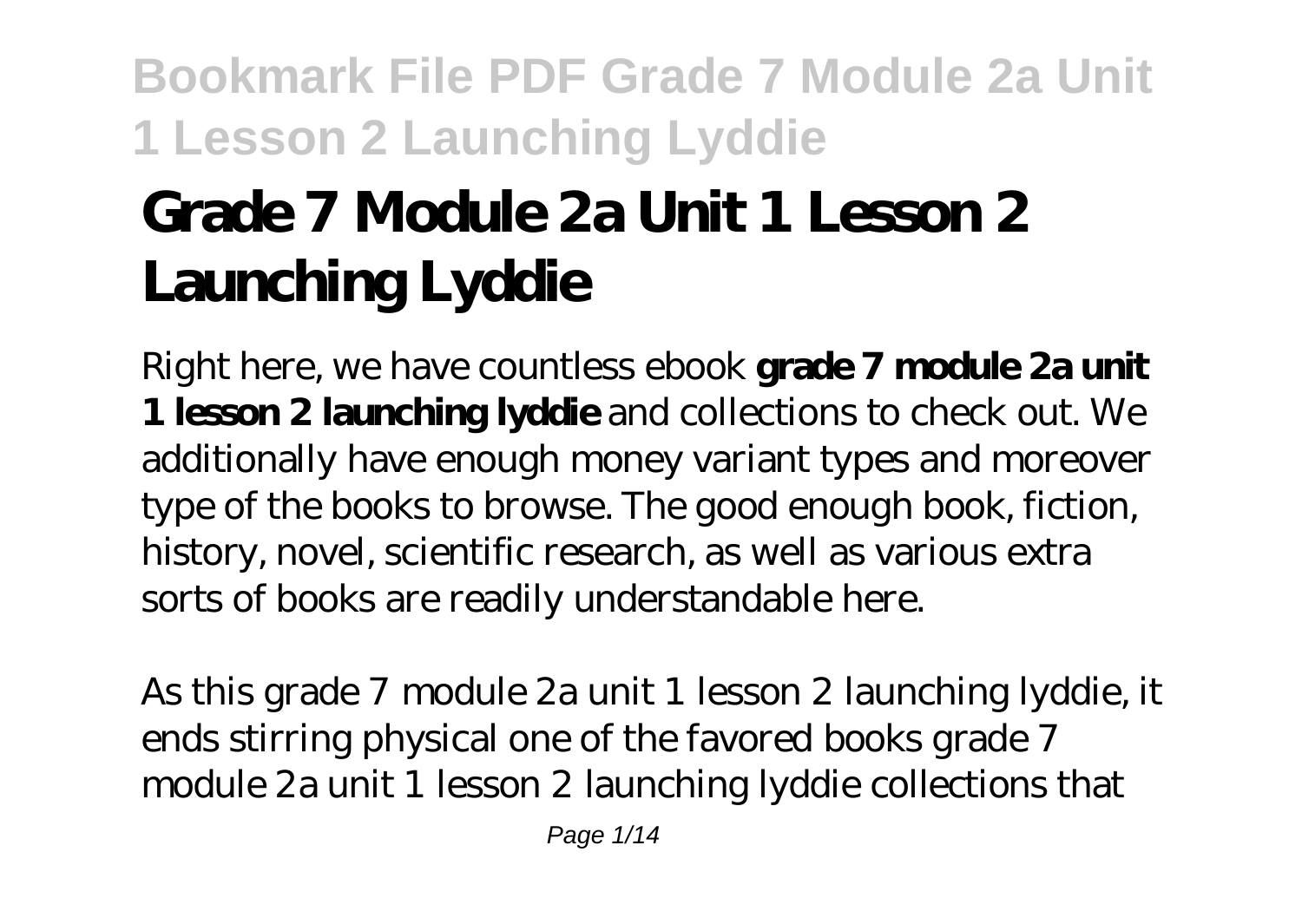we have. This is why you remain in the best website to see the unbelievable ebook to have.

Grade 7 English 2a Pronunciation + Write \u0026 Present Access grade 7 Module 2 listening audioAccess grade 7 Module 5 Listening audio **Grade 7 Module 2 - 2nd Quarter (Subjects with downloadable files)** ELA Grade 7 Module 2A The Most Beautiful Roof in the World - pages 15-16 - Lesson 5 Chunk 6 -NYS 5th Grade ELA Module 2a *Grade 7 Math #1.2a, Adding Integers with different signs* **Math 7 Module 1 Lesson 10 Video** Math 7 Module 2 Lesson 7 Video *Math 7 Module 2 Lesson 10 Video* Grade 7 module 2 lesson 1 classwork

The Most Beautiful Roof in the World - page  $12$  - Lesson  $4$  -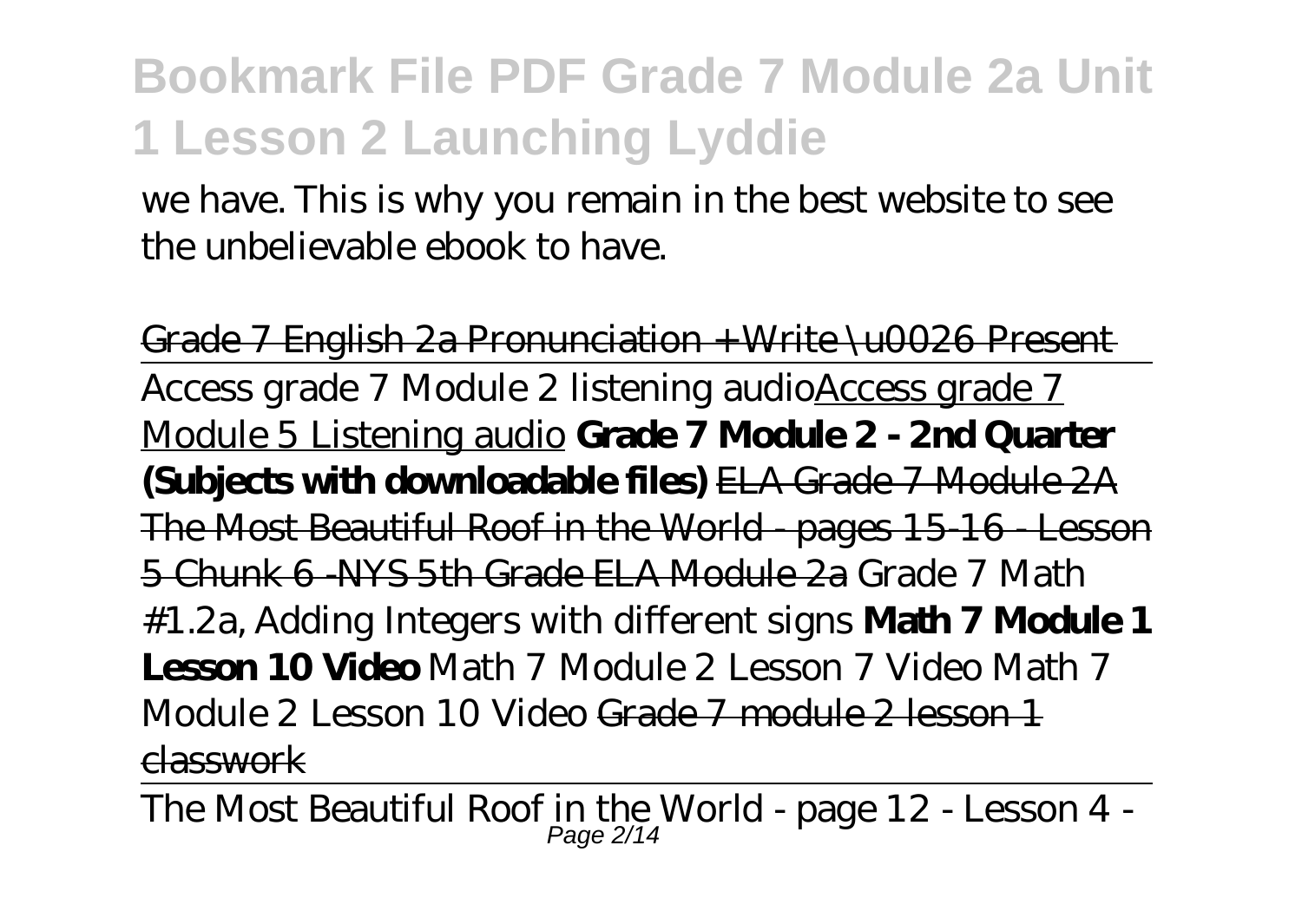NYS CC ELA 5th Grade Module 2a Unit 2The Most Beautiful Roof in the World pgs 17-20 7th Grade Math Assessment Practice Day 1 Adding and Subtracting Integers Using a Simple Method The Most Beautiful Roof in the World - pages 9-10 - Lesson 3 - NYS CC ELA 5th Grade Module 2a Math Antics - Adding \u0026 Subtracting Integers Grade 8 Module 2 - 2nd Quarter (Subjects with downloadable files) Grade 7 English 2d Grammar + Listen 2 + Research, Write \u0026 PresentGrade 7 English 2b Grammar + Listen *Grade 7 English Round up Grade 7 English Q1 Ep13: Using the Appropriate Reading Style*

Math 7 Module 1 Lesson 11 VideoGrade 7 English Cover page + 2a Reading "A boy's blog" + Vocabulary Access grade 7 Module 4 listening audio **Math 7 Module 2 Lesson** Page 3/14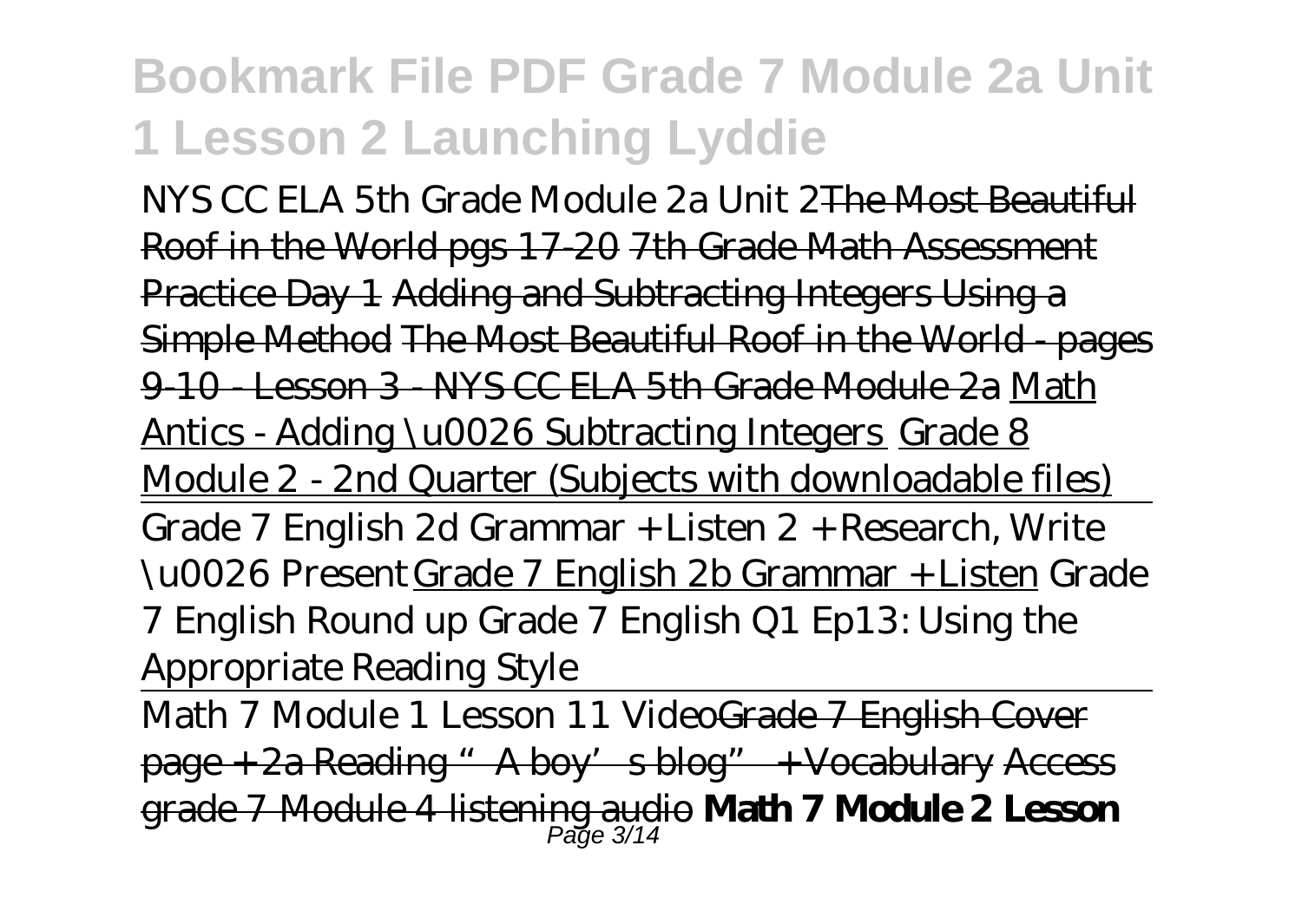**15 Video** Bullfrog at Magnolia Circle page 32, Lesson 7 NYS 3rd Grade EngageNY Module 2A Unit 1 *Grade 7 module 3 lesson 1 classwork* Math 7 Module 2 Lesson 9 Video Math 7 Module 2 Lesson 11 Video Grade 7 Module 2a Unit Next - Grade 7 ELA Module 2A, Unit 1 Overview Grade 7 ELA Module 2A Working with Evidence: Working Conditions Then and Now In this module, students explore the issue of working conditions, both historical and modern day.

#### Module 2A | EngageNY

GRADE 7 Module 2A Unit 1 ... A man works every day from 5 a.m. to 7 p.m. Anchor chart category: 3. The owner of a company pays his workers over minimum wage. Anchor chart category: 4. A man is fired when he tries to meet with Page 4/14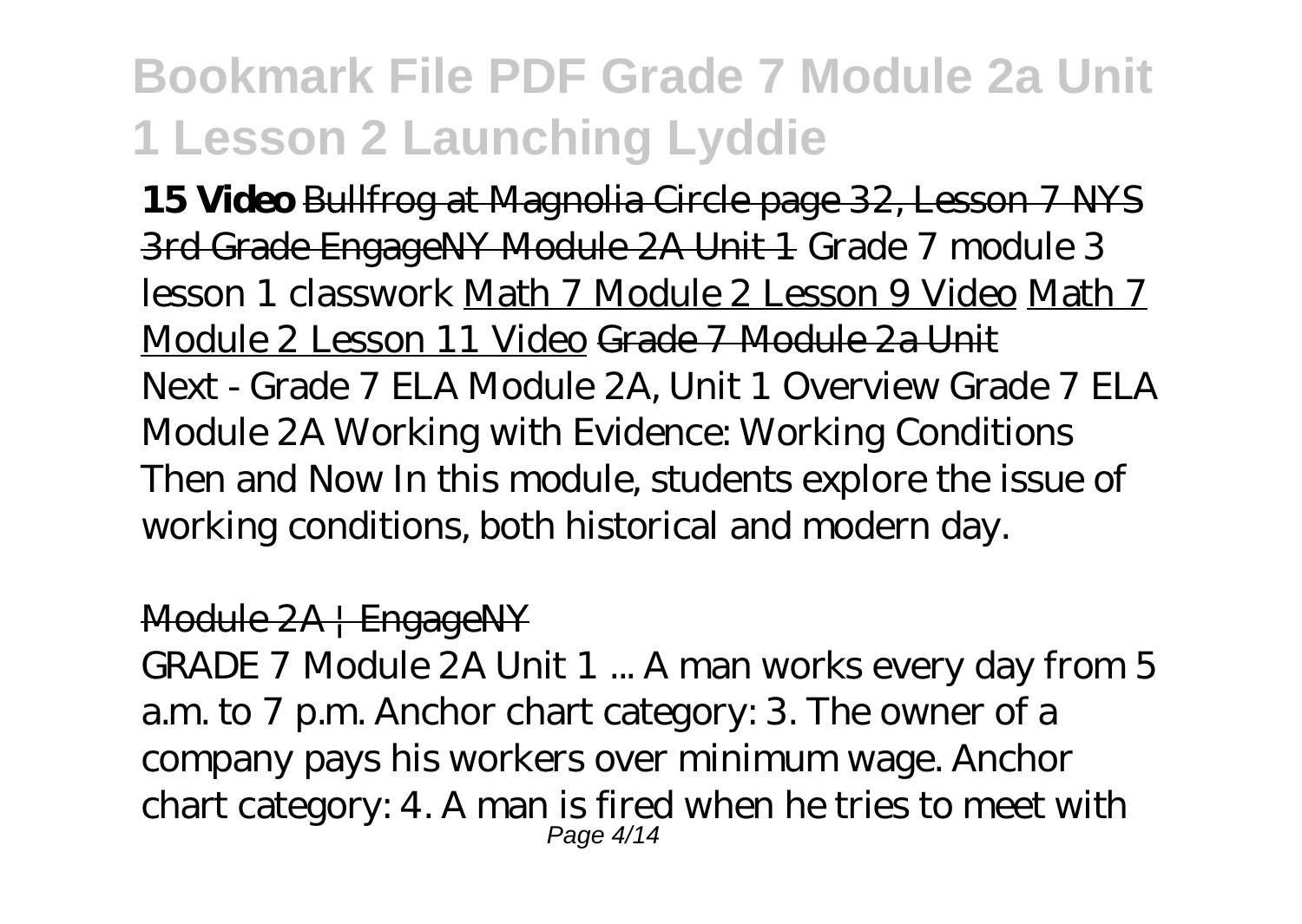his fellow employees outside of work to talk about how

#### GRADE 7 Module 2A Unit 1 - CA BOCES

Grade 7 ELA Module 2A, Unit 1, Lesson 7 Students continue to analyze working conditions in the mill and how they affect Lyddie.

Grade 7 ELA Module 2A, Unit 1, Lesson 7 | EngageNY GRADE 7: MODULE 2A: UNIT 2: LESSON 2 Reading Closely: Introducing Chávez's Commonwealth Club Address and Considering the Plight of the Farmworker Long-Term Targets Addressed (Based on ELA CCSS) I can determine a theme or the central ideas of an informational text. (RI.7.2) I can analyze the development of a theme or central idea Page 5/14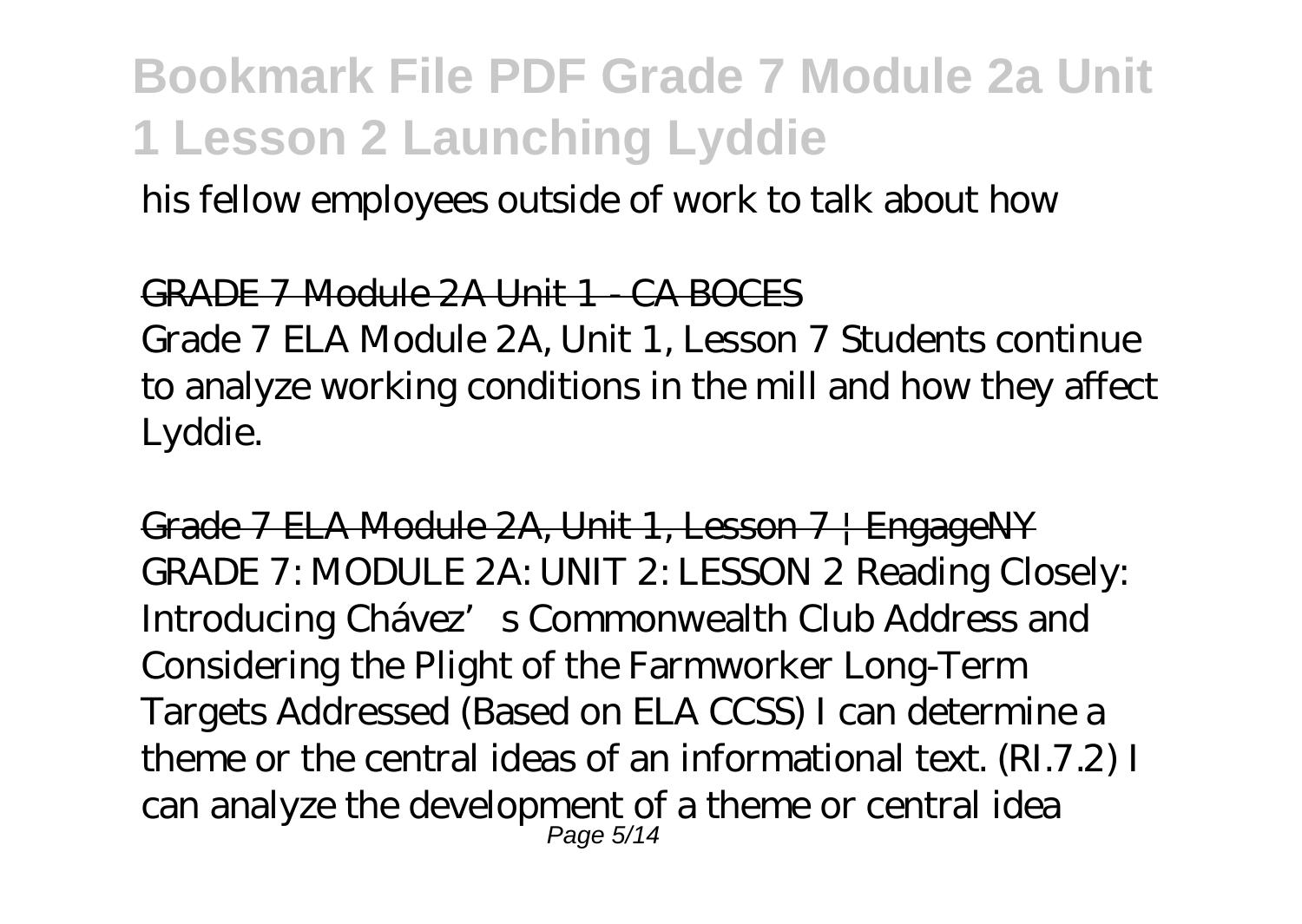throughout the text. (RI.7.2) I can analyze the organization ...

#### eled-7m2a-module-2a-u2-l2-0316.doc - GRADE 7 MODULE 2A UNIT...

GRADE 7 Module 2A Unit 2 ... (RI.7.5) a. Because he and Rene are friends and he wants people to know Rene will lead the union. b. Because he wants people to know how important it is to vote. c. Because he wants to illustrate in a personal way how farmworkers are being threatened.

GRADE 7 Module 2A Unit 2 - CA BOCES GRADE 7: MODULE 2A: UNIT 1: LESSON 9 Mid-Unit Assessment about Working Conditions in the Mills. Long-Term Targets Addressed (Based on NYSP12 ELA CCLS) I can Page 6/14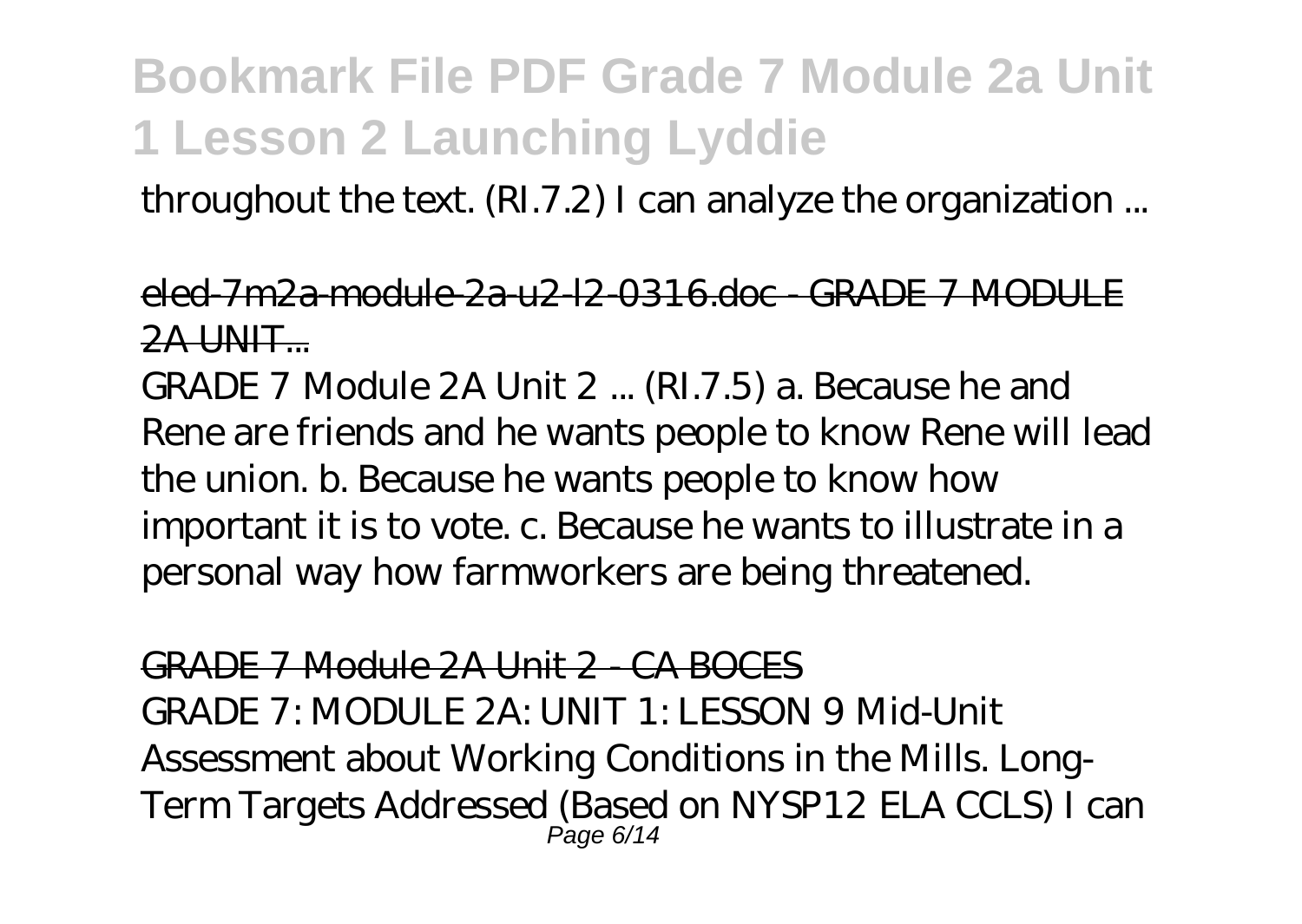cite several pieces of text-based evidence to support an analysis of literary text. (RL.7.1) I can analyze the interaction of literary elements of a story or drama. (RL.7.3)

Grade 7: Module 2A: Unit 1: Lesson 9 Mid-Unit Assessment ... GRADE 7 Module 2A Unit 3 ... module build in opportunities for students to understand the criteria, offer additional criteria, and work with their teacher to construct a rubric on which their work will be critiqued and formally assessed. . 16:

#### GRADE 7 Module 2A Unit 3 - CA BOCES

Grade 7 ELA Module 2A, Unit 1, Lesson 4. Walk to preview and connect the case studies that compose this module. • Page 7/14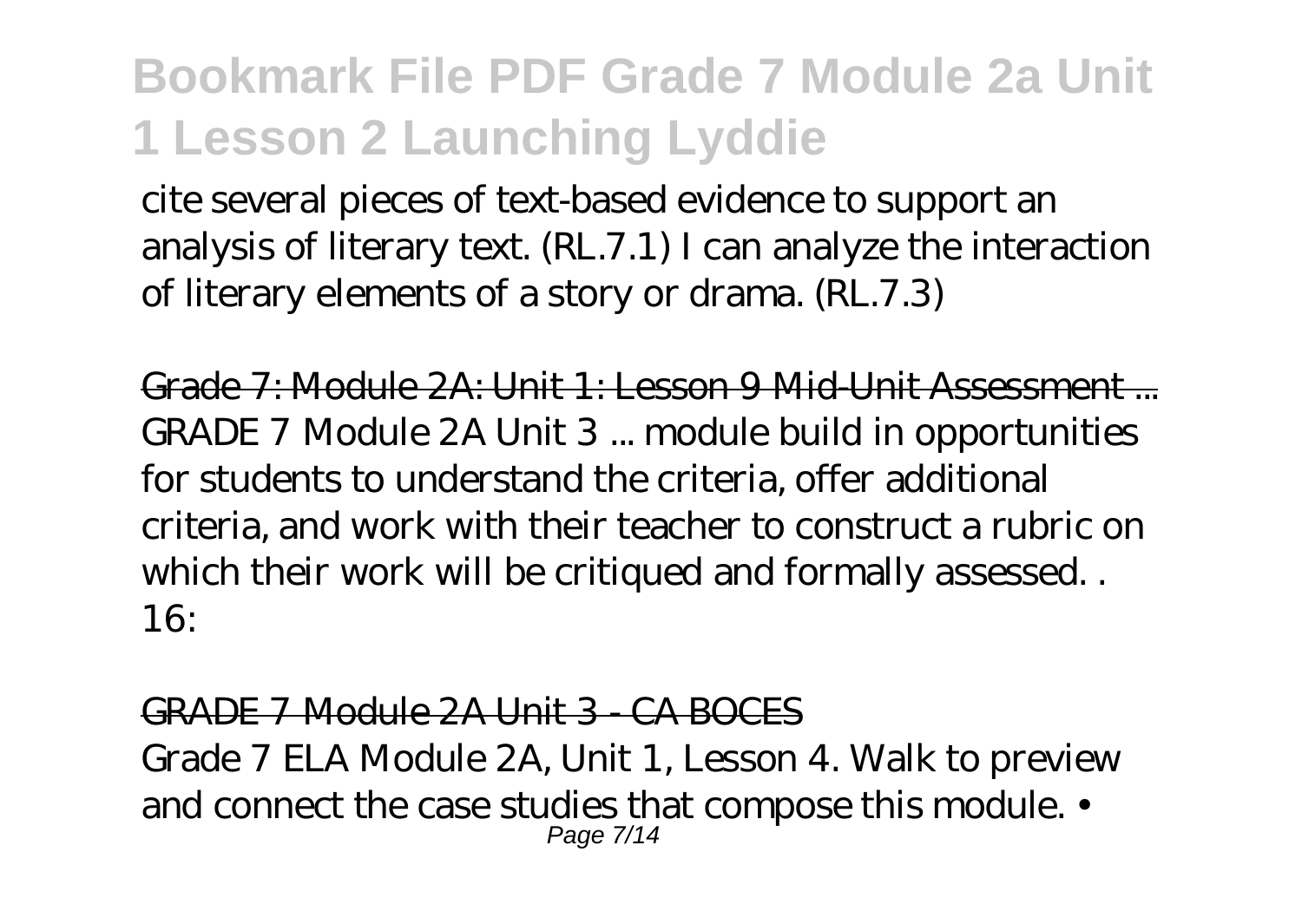The success of this lesson depends on building suspense and piquing the students' interest. Therefore, you should not give away too much information about the module, its texts, or its themes until the class has completed the ...

Grade 7 ELA Module 2A, Unit 1, Lesson 4 | EngageNY GRADE 7: MODULE 2A: UNIT 2: LESSON 1 Entry Task Working Conditions: Then and Now . GRADE 7: MODULE 2A: UNIT 2: LESSON 1 Anchor Chart Agents of Change Created by EL Education, Inc. on behalf of Public Consulting Group, Inc.

Grade 7 Module 2 Units 2 & 3 - Weebly Grade 7 Module 2: Rational Numbers In Grade 6, students Page 8/14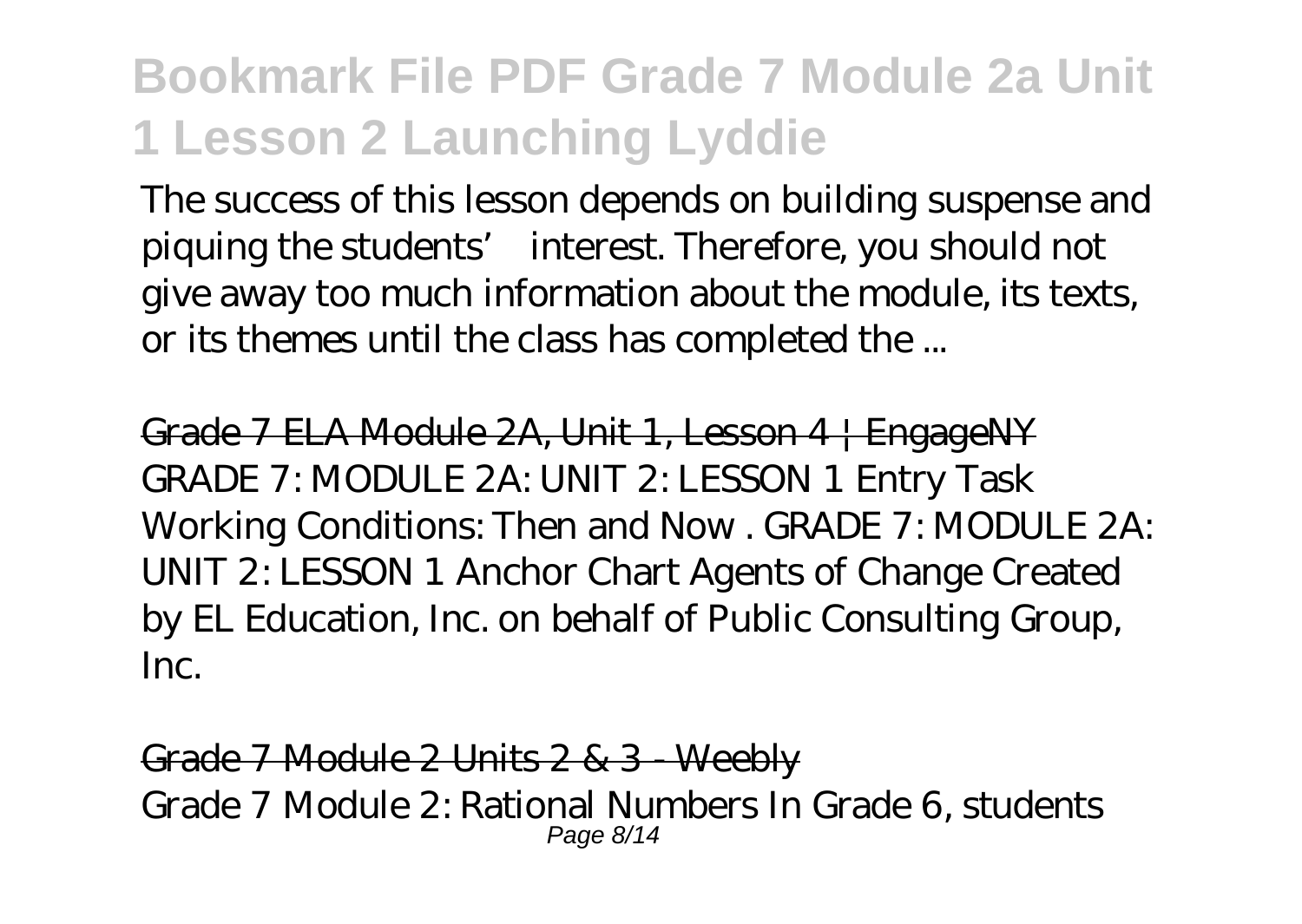formed a conceptual understanding of integers through the use of the number line, absolute value, and opposites and extended their understanding to include the ordering and comparing of rational numbers.

Grade 7 Mathematics Module 2 | EngageNY EngageNY Grade 7 ELA: Module 2a, Unit 3. Collector: Ann V. The final unit in Module 3A focuses on research skills. The 10 lessons in the collection have students examining how businesses can impact working conditions. Using a case study of the garment industry, class members learn to gather information, to develop research questions, and to ...

<del>7 ELA: Module 2a, Unit 3 Unit Module ...</del> Page 9/14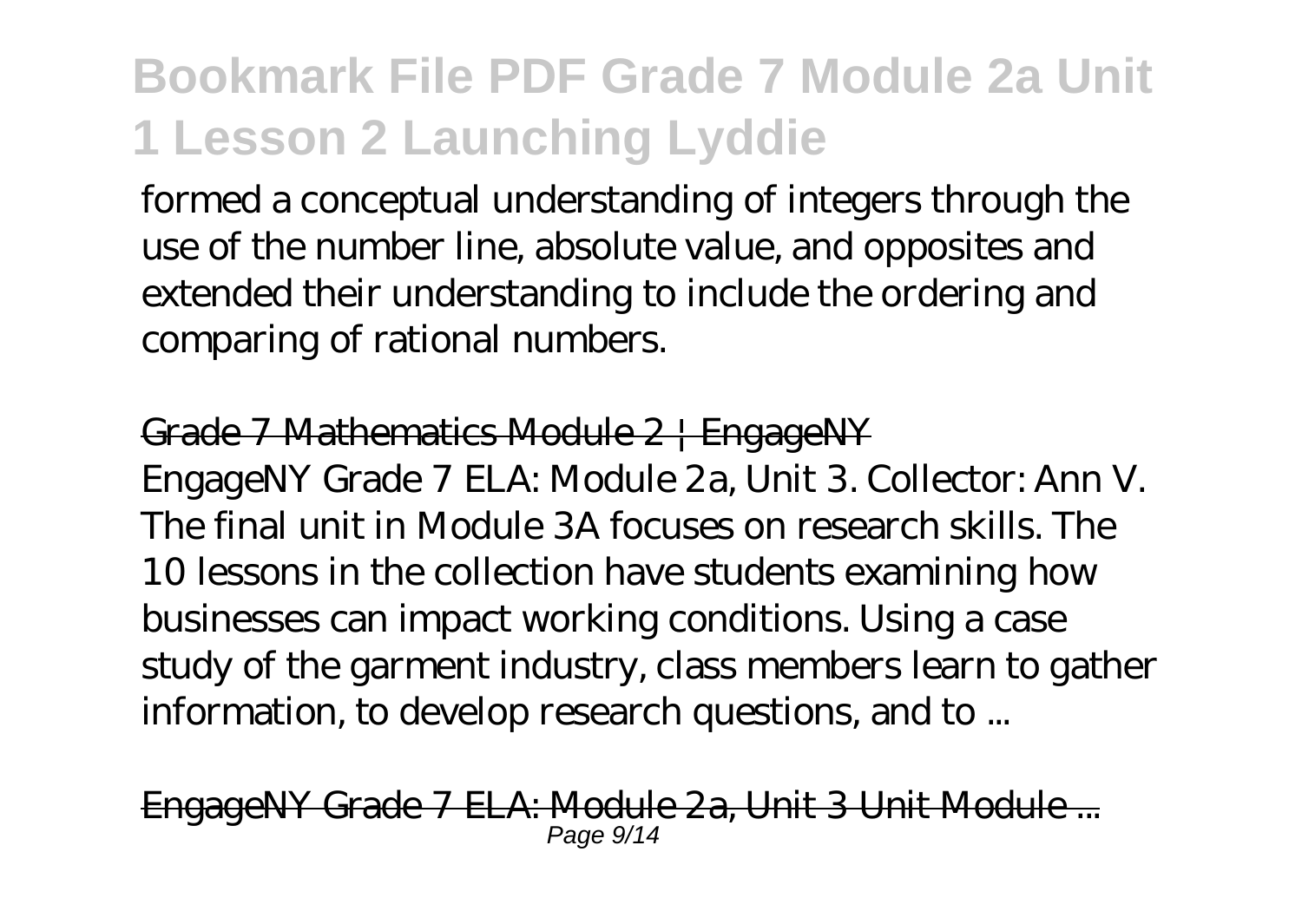Grade 7 ELA Module 2A, Unit 1, Lesson 1 Bilingual Language Progressions These resources, developed by the New York State Education Department, provide standard-level scaffolding suggestions for English Language Learners (ELLs) to help them meet grade-level demands.

ELA G7: Gallery Walk: Working Conditions—Then And Now In a mid-unit assessment, students compare and contrast how Bud, Not Buddy and "If" address a similar theme. Unit 2 culminates with students writing a literary argument essay in which they establish a claim about how Bud uses his "rules": to survive or to thrive.

Module 2A | EngageNY Page 10/14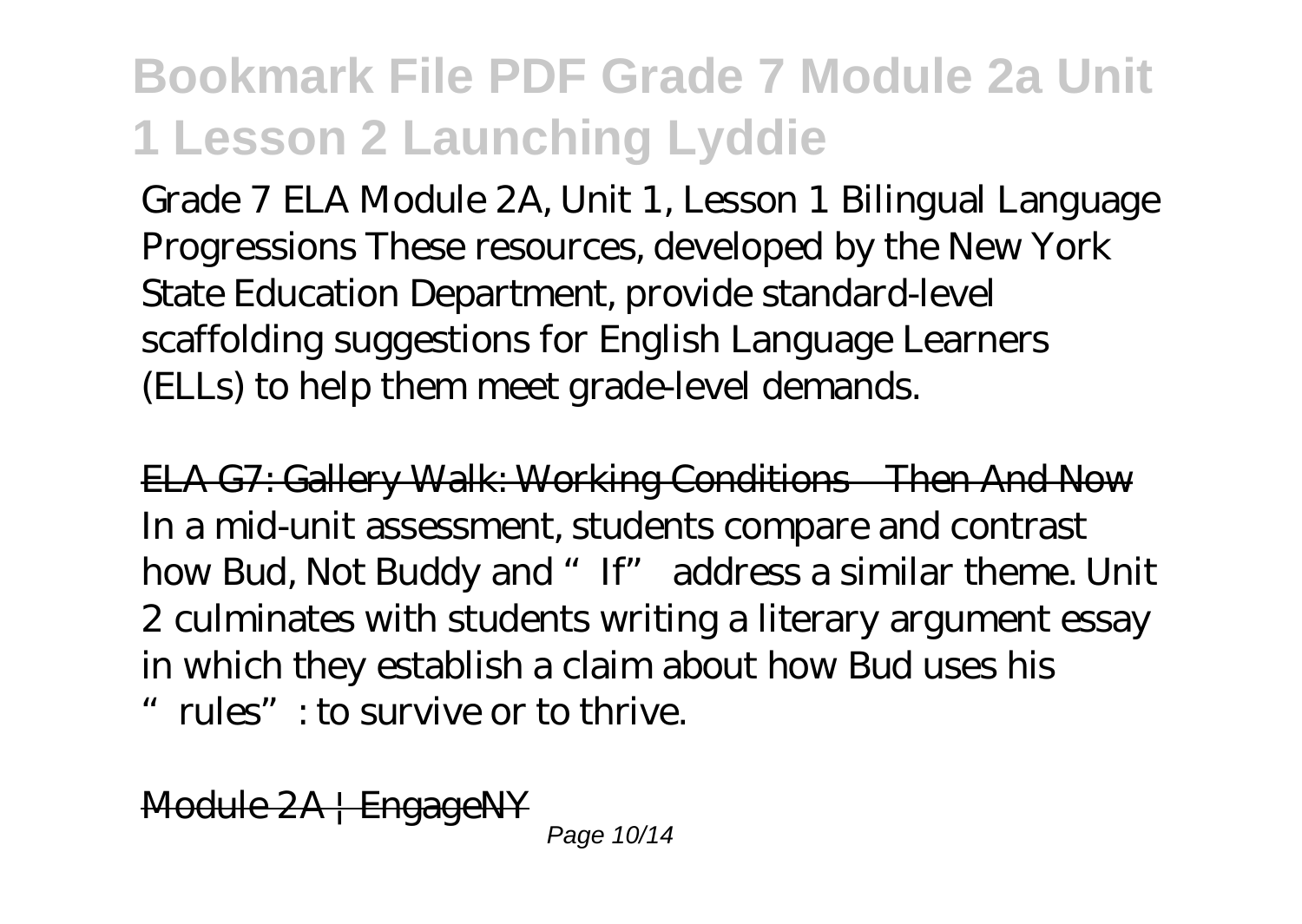GRADE 7: MODULE 2A: UNIT 1: LESSON 1 Introducing Module 2: Working Conditions—Then and Now . Work Time Meeting Students' Needs . A. Modified Gallery Walk (28 Minutes) • Project or distribute copies of the . Putting Together the Pieces: Gallery Walk Directions (unless already on the back of the Introducing Module 2 worksheet). Use the

Grade 7: Module 2A: Unit 1: Lesson 1 Introducing Module 2 ...

Grade 7 ELA Module 2A. Unit 1, Lesson 5; Grade 7 ELA Module 2A. Unit 1, Lesson 5; Bilingual Language Progressions. These resources, developed by the New York State Education Department, provide standard-level scaffolding suggestions for English Language Learners Page 11/14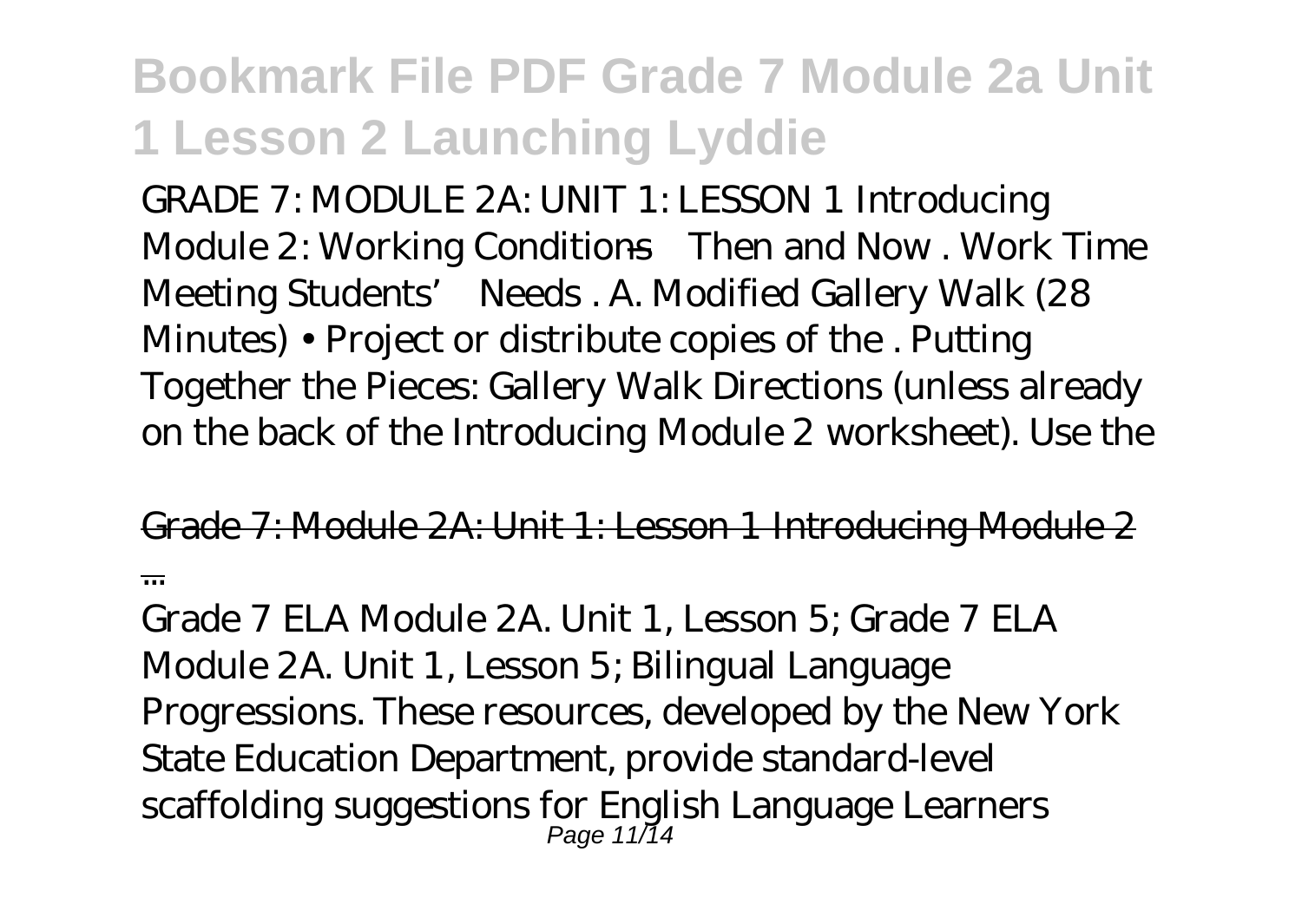(ELLs) to help them meet grade-level demands. Each resource contains scaffolds at ...

#### ELA G7: Analyzing Lyddie

GRADE 7: MODULE 2a: UNIT 1 Working Conditions – Then & Now October - December . Introducing Module 2A Audio File This is a picture of the machine that made the noise you just heard. When I put these pieces together, the information becomes clearer. Today you will be looking at lot

#### GRADE 7: MODULE 1: UNIT 2 - Weebly

Grade 7 ELA Module 2A, Unit 2, Lesson 6. Available from en gageny.org/resource/grade-7-ela-module-2a-unit-2-lesson-6; accessed 2015-05-29. Newer versions may exist from Page 12/14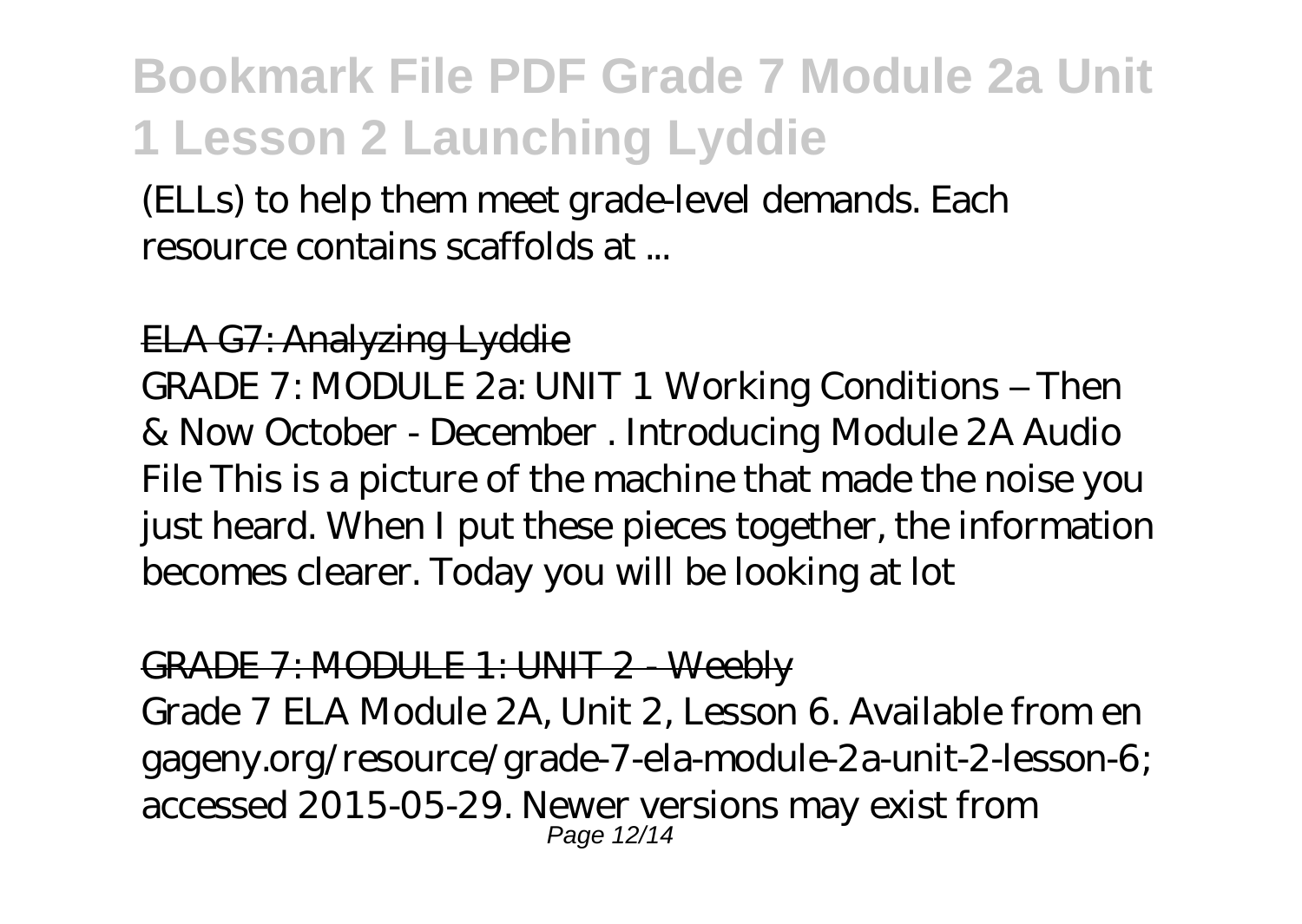#### Expeditionary Learning.

#### ELA G7: Speech Structure

Grade 7 ELA Module 2A, Unit 2, Lesson 3 Bilingual Language Progressions These resources, developed by the New York State Education Department, provide standard-level scaffolding suggestions for English Language Learners (ELLs) to help them meet grade-level demands.

#### ELA G7: Agents Of Change

Grade 7 Curriculum Map xxi. Unit-Level Assessments (ELA CCSS) xxv. ELA Curriculum: Grades 6–8 Curriculum Plan xxxvii. Module Overview 1. Unit 1 25. Unit Overview Building Background Knowledge 25. What Are Working Page 13/14